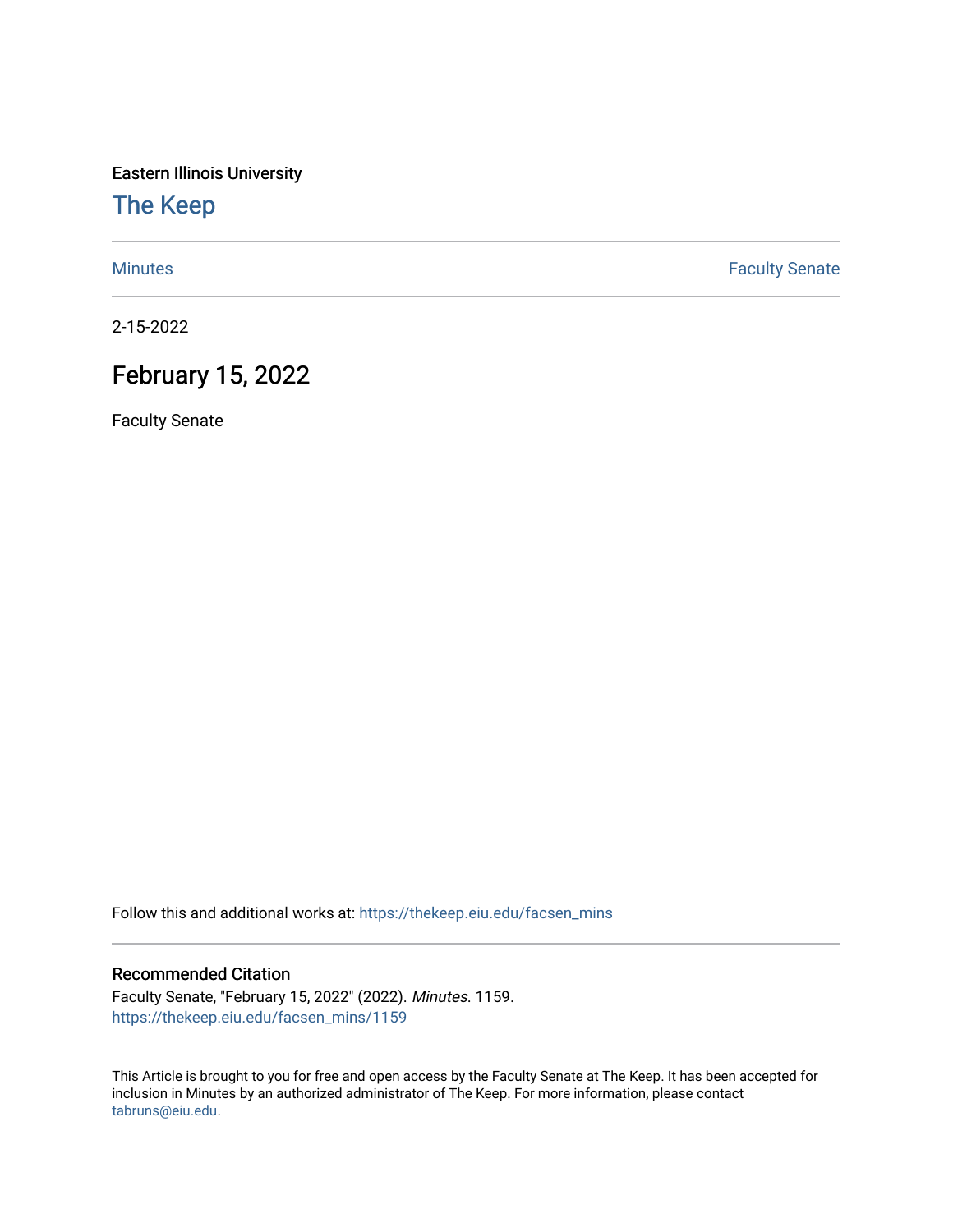Agenda and Minutes

Faculty Senate 2021-2022 February 15, 2022

Members Present: Teshome Abebe, Todd Bruns, Brad Decker, Stephen Kozlowski, Nichole Mulvey, Alicia Neal, Jeanne Okrasinski, Andrew Parrish, Will Porter, Steve Scher, Grant Sterling, Jeff Stowell, Larry White

Guests: Provost Gatrell, Chief Public Safety Officer Marisol Gamboa, General Counsel Laura **McLaughlin** 

- I. Faculty Senate (FS) welcomed Faith Nuss, Student Senate Representative, who will meet with FS for the rest of the semester.
- II. FS approved the minutes from 02/01; motion Senator Sterling, second Senator Mulvey; Roll call vote passed unanimously.
- III. Committee reports
	- a. Exec (Bruns/Stowell/Mulvey): No reports.
	- b. Elections & Nominations (Stowell):
		- i. FS put out a call for a volunteer to EWorx for remainder of semester, with one individual submitting interest and a statement; motion by Senator Stowell, second by Senator Bruns to approve Gabe Grant for the volunteer position; passed unanimously per roll call vote.
		- ii. Reminders for elected positions on campus was sent out today.
	- c. Student & Staff Relations (Davis/Bruns)
		- i. Faith Nuss introduced herself to the FS and will share Student Senate updates in the future.
	- d. Faculty Forum (Mulvey)
		- i. Senator Mulvey asked for feedback about projected dates/times for Spring forum, possibly late March/early April. More information will be shared in the next month as planning continues.
	- e. Awards (Bruns)
		- i. Distinguished faculty award reminder was sent out today. Senators are encouraged to consider their colleagues, with applications due next week.
- IV. Provost's Report
	- a. SHIELD testing: Re-entry (week prior to classes) positivity levels were at 12% (lower than projected, state-wide 18%), surveillance testing on campus positivity rate was 1.8% last week, resulting in positive outlook at this time; vaccinations at about 79.6% for students, faculty and staff 79.8%; all other mitigations still in effect. Provost Gatrell noted that he has had questions about what comes next with potential changes in masking guidelines. EIU will consult with other institutions and continue to honor the MOU.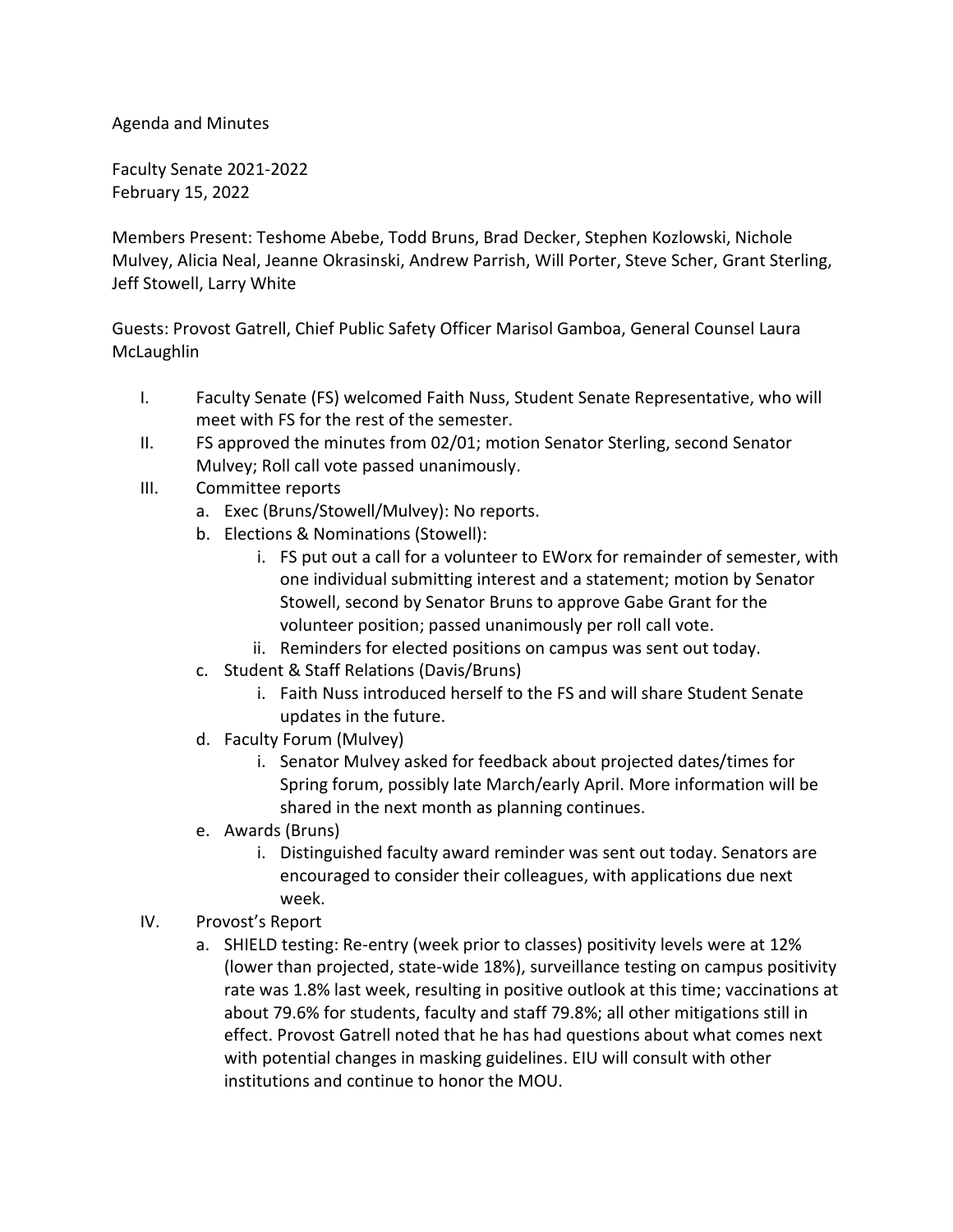- b. Strategic Planning coordination continues to move forward with the first steering committee meeting to occur after Spring Break. The steering committee will discuss the plan moving forward, working to include representation of all university constituents. They will report to president's council with plans to take to the BOT June 2023. Additional workgroups will be forming for more specific areas of focus. This group will also be working collaborative with EIU's HLC accreditation committee.
- c. Enrollment indicators are positive, with more deposits than this time in 2020, and housing reservations and deposits are also up. We have a 60% increase in our Honor's student applications and interests. The new Local Scholars program (total tuition and fees) was implemented this year and EIU is optimistic about this opportunity to invest in high-quality students "in our own backyard." As previously mentioned, we have a record number of international students this year, but it is too early to know if this is a trend or due to aftermath of COVID restrictions.
- d. President Glassman and Provost Gatrell will be testifying before Senate appropriations committee at 10:00 am. on Thursday (2/17) to discuss higher education budgets.
- e. Senator Abebe asked a question about academic values and requiring F2F courses to offer exams/tests in person only, as there has been some discussion on campus about the practice of online exams. Provost Gatrell confirmed that a F2F course may have an online exam given chair approval, program need, and faculty present and on campus during the online exam. This is specific to offering the exam in lieu of an in-person class. Additional discussion was held regarding this matter and Provost Gatrell will provide communication regarding this.
- V. President's Advisory Council on Diversity: Senator Porter provided a report after their meeting last week. EIU is currently celebrating African American Heritage month, though some events were cancelled due to weather last week. Many events and opportunities are coming up throughout February, and the council stressed that they would like to see more faculty members supporting these events, and are asked to encourage students as well; there are 5 openings on campus police department, and the council is hoping to have diverse applicants; EIU has a few applications for chief diversity officer so EIU will continue application and interview process; EIU Reads is meeting this semester and has a few openings, faculty are encouraged to attend/join.
- VI. Guest Speaker (2:30 PM): Chief Public Safety Officer Marisol Gamboa
	- a. Chief Gamboa introduced herself to FS. Chief Gamboa moved here from Texas and has been in law enforcement for about 20 years. She had previously worked for a community college with several campus locations.
	- b. Chief Gamboa confirmed interviews for the opening on the university police department are on Thursday (February  $17<sup>th</sup>$ ) and then opened the floor for questions.